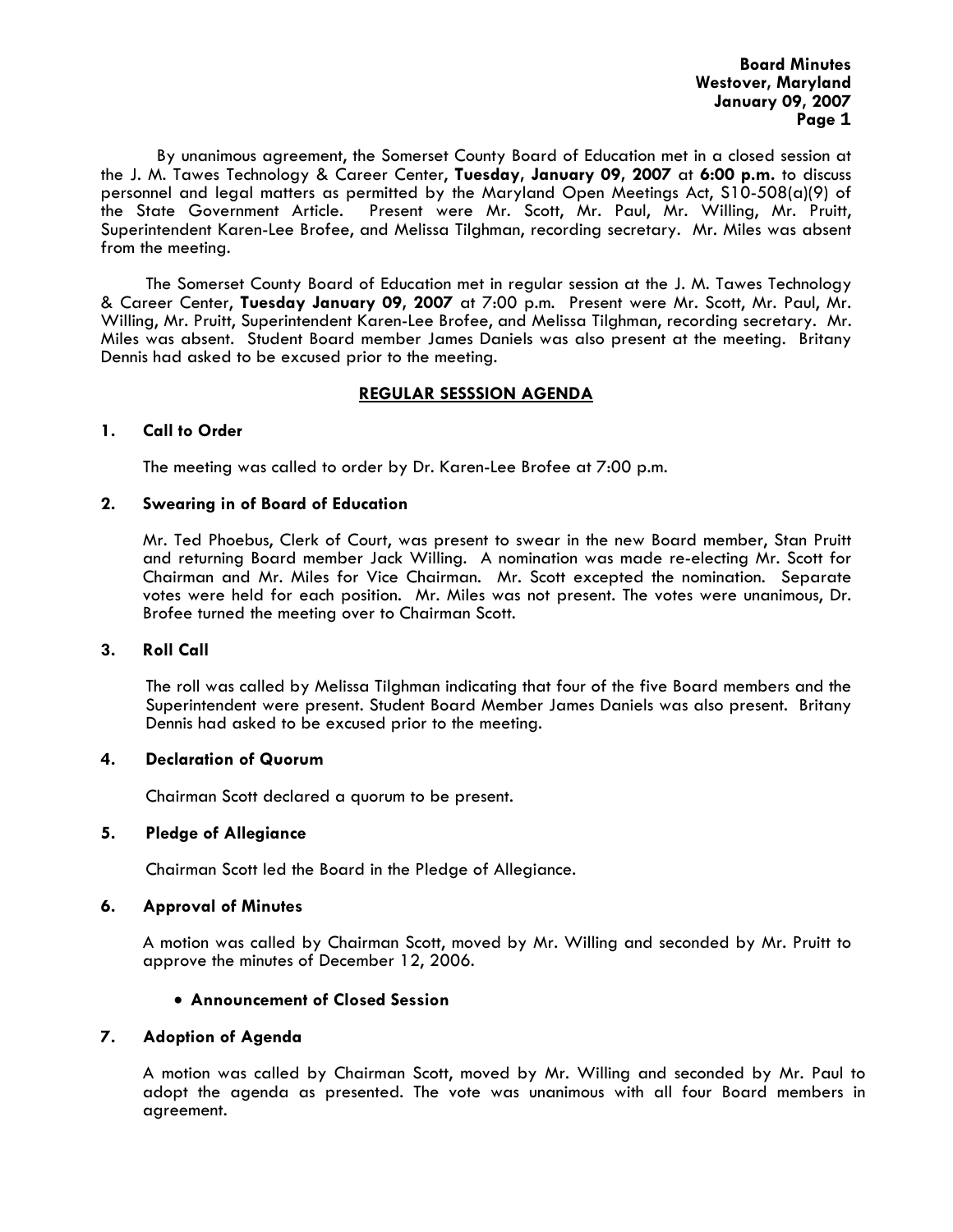#### **8. Public Participation**

There was no public participation.

#### **9. Student Board Members' Report**

James Daniels reported that HSA's are starting this week; WHS is having Theatre Night; SIS Band and Chorus concerts went well. Chairman Scott thanked James Daniels for providing such an informative report on the Northern end of schools. Britany Dennis was absent and a report was not provided for the Southern end. At the close of the school report Dr. Brofee informed Mr. Daniels and everyone present that HSA scores were important and needed to graduate, since Mr. Daniels had expressed why HSA's mattered.

#### **10. Greenwood Elementary School**

Mrs. O'Neal informed the Board that she had applied for a Community Foundation Grant in the amount of \$3,500.00. Leap Frog programs were purchased and ELL Students will be allowed to take them home in order to allow for practice for both the student and the parent. April  $13<sup>th</sup> - 14<sup>th</sup>$  students will be taking a trip to Washington, D.C. to attend the Cherry Blossom Parade. Mrs. O'Neal also stated that a training will be held to help parents gain knowledge in students work to enable them to help students with their homework. Finally GES will be holding a Dinner Theatre titled "Beach Boys". Chairman Scott thanked her for the information.

#### **11. The Live It Program Implemented**

Mr. Turner and Mr. Brady presented a report explaining the LIVE IT Program, sponsored by Coca Cola. The main focus of the program is to increase students' awareness of long term physical and nutritional activity, making healthy choices and encouragement in eating nutritional snacks, fruits, and vegetables.

Students are encouraged to record consumption of calories during the day, use stepameter to compare steps taken on PE days and the amount taken on non PE days. Students were given certificates for participating in the program. Mr. Paul questioned the significance of the program and stated that the only way this program would work was if students were tracked and data was provided on those students. Mr. Turner stated that the staff has been very supportive and that it has been received very well by the students.

# **12. Fine Arts Department – WHS Photography Display**

Washington High School Photography Display

The Washington Academy/High School Photography display was set up in the Board meeting room for all to view. This photography class is an elective for grades 9-12. Mr. Bloodsworth is seeking art from all schools to showcase throughout the year as well as at the annual art show.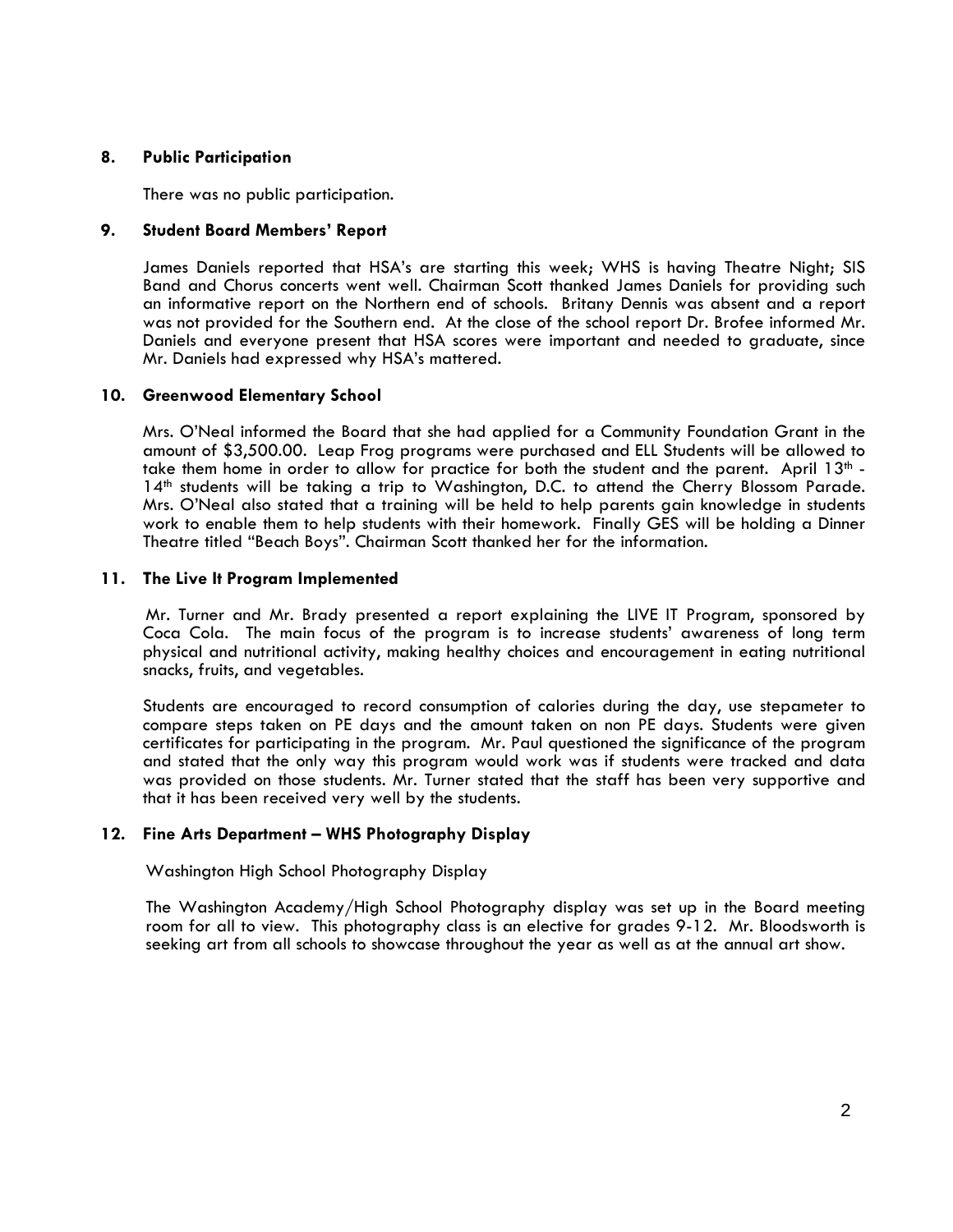# **13. Old Business**

# **A. Facilities and Transportation**

1. Update on Progress of Somerset Intermediate School

Mr. Catanzaro provided the Board with an update on the status of the construction of the Somerset Intermediate School. The gym floor should be completed by the second week of January, 80% of the kitchen area is complete. Mr. Paul questioned the materials. Mr. Catanzaro stated that they are running two weeks behind schedule because the block is on backorder.

# **B. Policies**

1. Student Services Policy #600-36 (Fighting)

A motion was called by Chairman Scott, moved by Mr. Pruitt and seconded by Mr. Paul to approve the revised Fighting Policy #600-36. The vote was unanimous. Fighting will not be tolerated in schools, the consequences are clear.

2. Fixed Assets Policy #300-13 A motion was called for by Chairman Scott, moved by Mr. Willing and seconded by Mr. Paul to approve the Fixed Assets Policy #300-13 presented by Mrs. Miller.

# **14. New Business**

# **A. Facilities and Transportation**

1. Waiver and Payment for Mitigation @ CHS (Coast Guard Property)

Mr. Willing moved and Mr. Pruitt seconded to approve the Waiver and Payment request for Mitigation @ CHS. All Board members were in agreements. Mr. Daugherty informed the Board that the cost will come from funds already received.

2. Approval to Purchase a New Bus

Upon recommendation of the Superintendent, Mr. Willing moved and Mr. Pruitt seconded to approve Mr. Daugherty's request to give Hurshel Milbourne permission to purchase a New Bus. The vote was unanimous.

3. Approval of Food Service Purchasing Contract

A motion was called for by Chairman Scott, moved by Mr. Willing and seconded by Mr. Pruitt to approve the One Year Food Service Purchasing Contract.

4. Commendation and Recognition

Upon the recommendation of the Superintendent, the Board granted Mr. Daugherty permission to send "Thank You" letters to Mr. Brian Laird for his efforts to secure capital improvement for the WHS Baseball field, the Ruritan Club and Mr. Hall for the donation of an irrigation system and a 4 inch well. Both men have shown dedication and have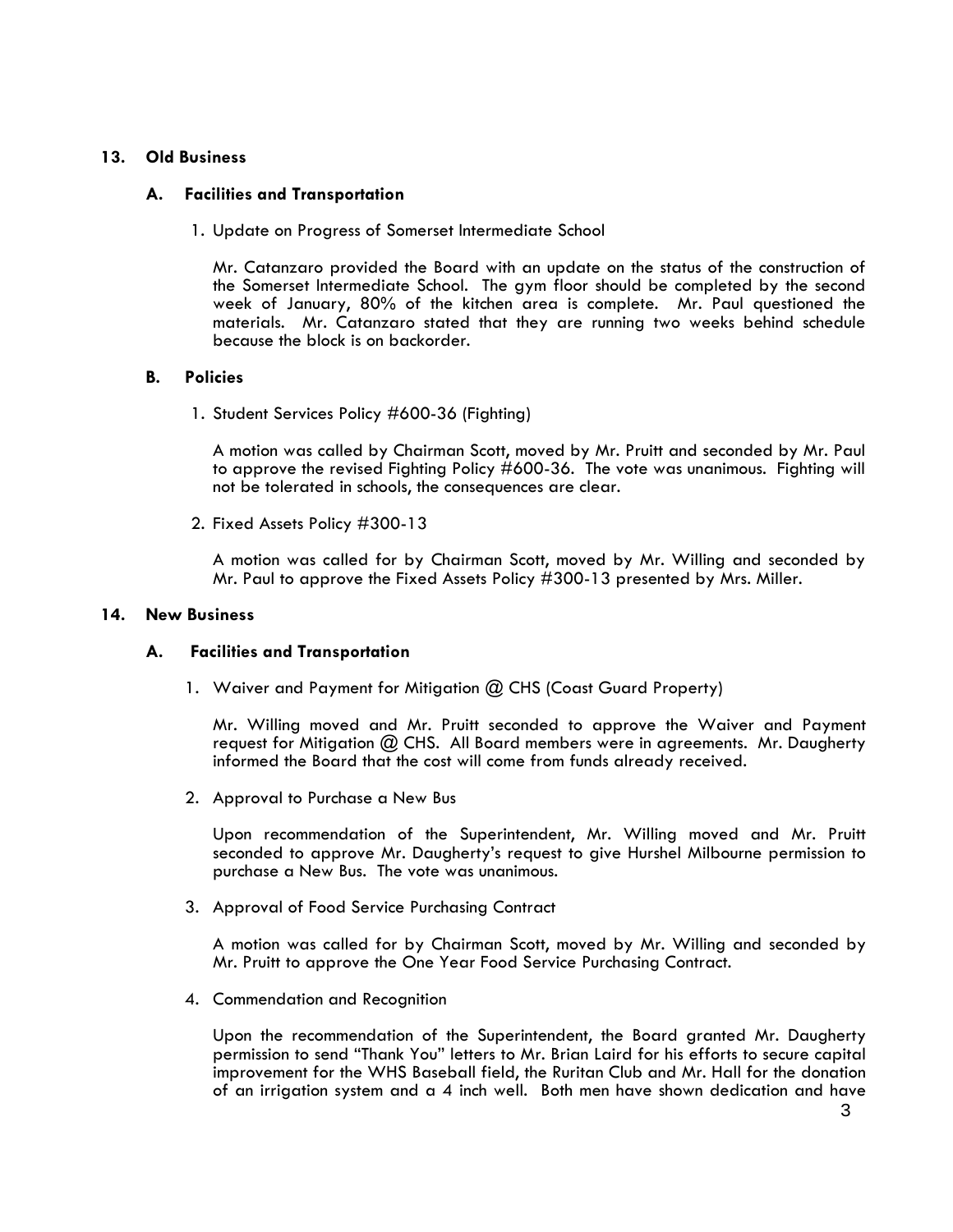provided a lot of hard work to help the SCPS system.

5. MD Dept of Planning Rotated Capacity (SRC) Calculation<br>Mr. Daugherty presented the Board with a MD Department of Planning Rotated Capacity (SRC) Calculation chart for Deal Island School for informational purposes only.

#### **B. Human Resources Report**

1. New Hires, Retirees, and Resignations

Upon the recommendation of the Superintendent, Mr. Willing moved and Mr. Paul seconded to approve Mr. Lawson's Human Resources Report. New Hire: David Marquis, Science Teacher at Washington Academy/High School; Retirement: Sharon Daniels, SIS Guidance Counselor; 2006-2007 Changes Blancia Gordy to Instructional Assistant in Early Childhood at PAES; Darlene Garber to Instructional Assistant (Special

Education Resource) at Washington Academy/High School. The vote was unanimous. Mr. Lawson also invited the Board Members to the TOY Board Room Reception on March 26, 2007 and the TOY Banquet on March 27, 2007.

2. Out of State Travel

Mr. Lawson provided an informational summary of SCPS staff traveling out of state to conferences and was thanked by Chairman Scott.

#### **C. Instructional Report**

1. 2007-2008 School Calendar

Mr. Bloodsworth provided the Board with the results from surveys collected and informed the Board members that the majority of votes were to start school before Labor Day which is aligned with all other Maryland counties except Worcester. This would help students by allowing more instruction time to possibly increase scores. Mr. Paul questioned this idea as June seems to be the most difficult instruction period. The Board members will review and study the calendar, but may possibly select to start after Labor Day.

2. 2006 MSA Achievement Awards

Mr. Bloodsworth presented awards to Greenwood and Woodson Elementary Schools for having the subgroup improvement scores. Both Title I schools will be receiving cash awards.

# **D. CTE Fire Fighting Proposal**

Upon recommendation of Dr. Brofee, Mr. Willing moved and Mr. Pruitt seconded to approve the CTE Fire Fighting Proposal presented by Mr. Webster. The vote was unanimous.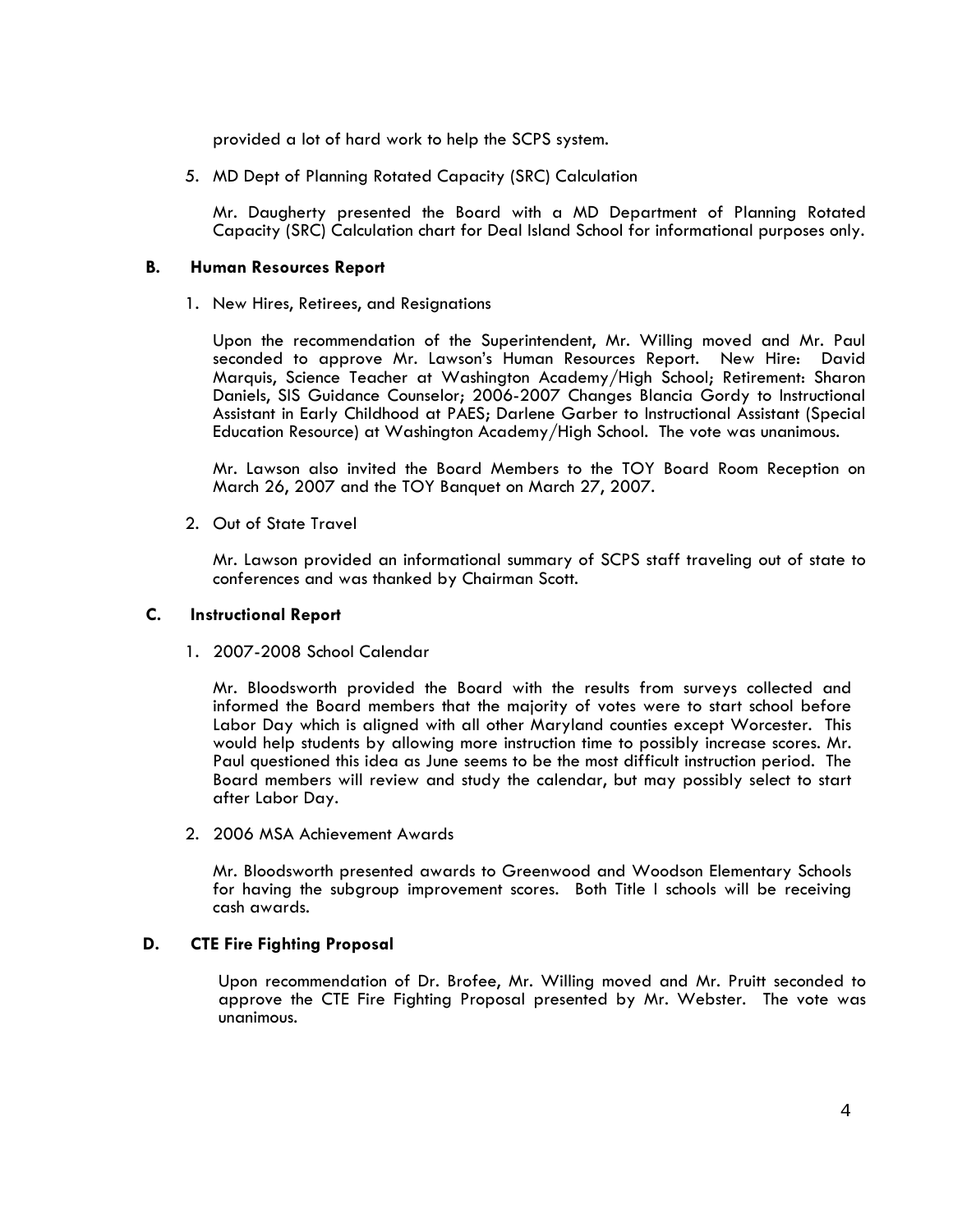# **E. Status of Immunization Requirements**

Ms. Carter and Ms. Thomas provided the Board with the status of the immunization requirements. There were around 400 students failing to meet requirements before January. After January 2, 2007 students had to show proof that they had the needed shots or provide Doctor's appointment data as to when these shots would be given. As of today, there are only 8 students who had remained not in compliance. DSS has been involved along with the Truancy court and the parents of these students may be charged with negligence. Dr. Brofee thanked Ms. Carter and Ms. Thomas for all their hard work and for doing such a great job.

# **F. Master Plan**

Dr. Brofee, Mr. Bloodsworth, and Mrs. Smoker presented the highlights on Somerset County for the MGT State Master Plan Audit Part I. The presentation provided a breakdown of state, local, and government funding. Also presented were the results of students' MSA test scores, which have increased, and the alignment of SCPS instructional curriculum to the Master Plan. We still have work to do and will hold a Steering Team Committee meeting on January 30, 2007. Parents are invited to attend.

# **D. Finance Report**

1. Negotiation Teams<br>Mrs. Miller presented the Negotiation Team members to the Board. Unit I and Unit II Teams are Leo Lawson, Vicki Miller, Doug Bloodsworth, and Stacy Wright. The Unit III Team members are Leo Lawson, Vicki Miller, Rodger Daugherty, Stacy Wright, and Jim Webster.

2. Monthly Finance Report

Mrs. Miller presented the Monthly Finance Report and was thanked by the Board.

3. Monthly Food Service Report<br>Mrs. Miller presented the Food Service Report, but stated that actual figures can not be given until February as Mrs. Brown, Food Service Administrative Assistant, is out sick.

# **15. Superintendent & Board Member Comments**

Dr. Brofee commented on the Christmas concerts held at the various schools and the wonderful performance of the students. Karen Milliken, parents of Gear Up Student, wanted to thank the system for allowing her child to be a participant in the program, with extra Thanks to Dianne Johnson. Vicki Nelson was also thanked for keeping her updated with school activities etc. and Betsy Thomas was also thanked.

Dr. Brofee also responded to the Charter School Application. Overall she is pleased with the various aspects and presence of the application. A recommendation will be made around April in accordance with the 120 day review process.

**16. February 2007 –** It was moved by Mr. Paul, seconded by Mr. Pruitt, and passed to approve